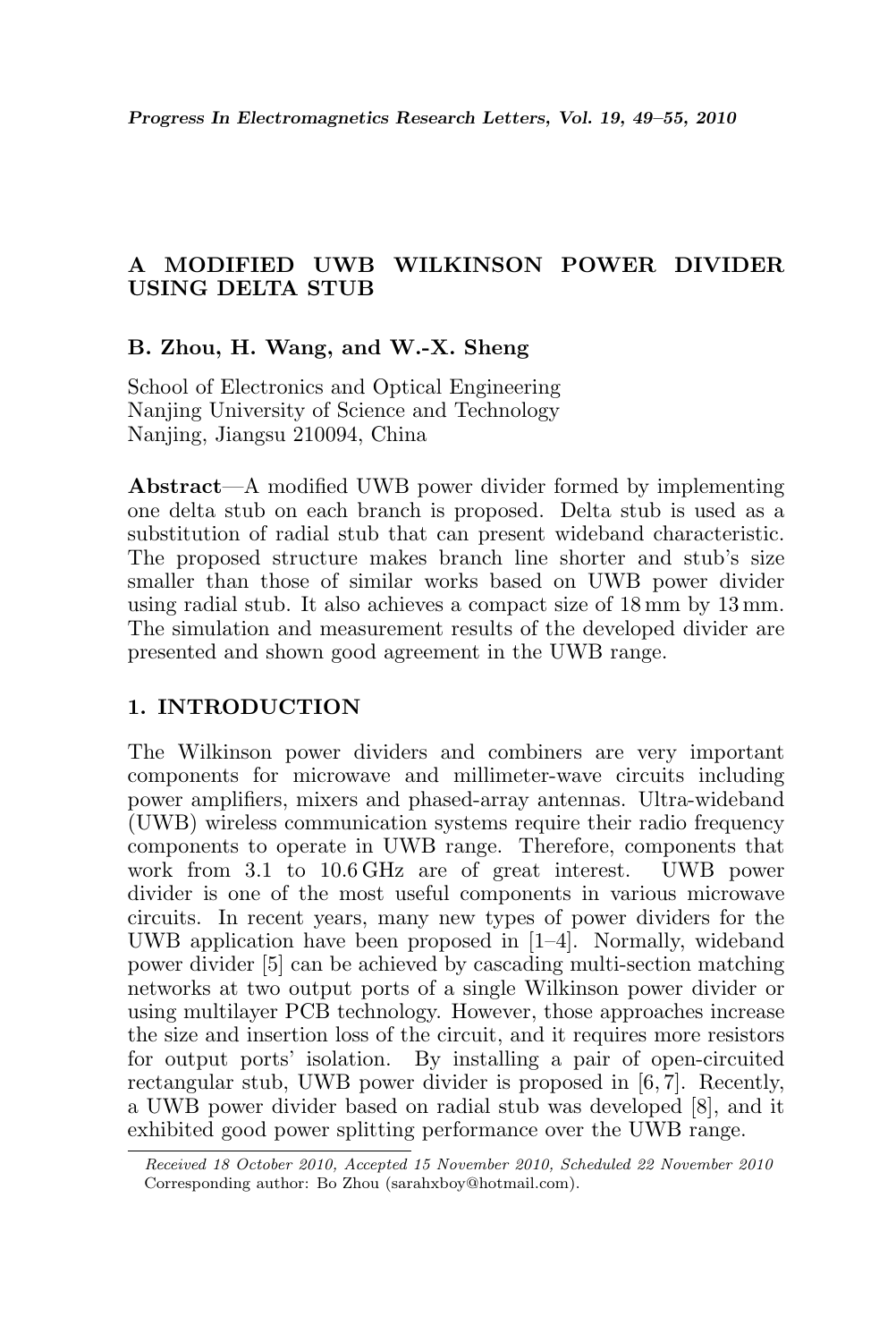

Figure 1. The schematic diagram of the proposed UWB power divider.

Delta stub was first proposed by De Lima Coimbra [9]. Its shape is an isosceles triangle as Greek letter "Delta". Although delta stub has been proposed for a long time, it is seldom used as impedance match element in microwave components design. Like radial stub, delta stub can present wider bandwidth. Compared with radial stub, delta stub is a good alternative to be the radial stub, and it is useful in wherever a radial stub would be chosen and has simpler contour due to its straight sides, so it is easier to lay out on PCB.

In the paper, we design an UWB power divider with delta stubs. As far as we know, it is the very first time that delta stub is used as impedance match element in power divider's design. With the proposed delta stub, the overall divider length and stub size can be reduced compared with the one in [8], and it is easier for designer to lay out than a radial stub. The simulated and measured results of the proposed divider show good return loss, insertion loss and isolation performance across the band from 3.1 to 10.6 GHz.

Figure 1 shows the schematic diagram of the proposed UWB power divider modified from the one proposed by Ahmed and Sebak in [8]. Here, single open radial stub of each branch is substituted by a delta stub. The reason for using delta stub instead of radial ones is to obtain shorter branch line, smaller stub and easier layout. By adjusting dimension parameter of delta stub, the bandwidth can be broadened.

The impedances of input and output ports of the proposed power divider are both  $50 \Omega$ , and the characteristic impedance of the first and second branch transmission lines are  $Z_1 = Z_2 = 83 \Omega$ . The electrical lengths of the first and second transmission lines are  $\theta_1 = 35.64°$  and  $\theta_2 = 29.83^\circ$  at the center frequency of 6.85 GHz, respectively. So the length of branch line  $(L_1 + L_2 + W_q)$  is much shorter than traditional Wilkinson power divider with 90° branch line. Since this divider is symmetric, the even and odd mode analysis can be used to determine the parameters for the proposed UWB divider.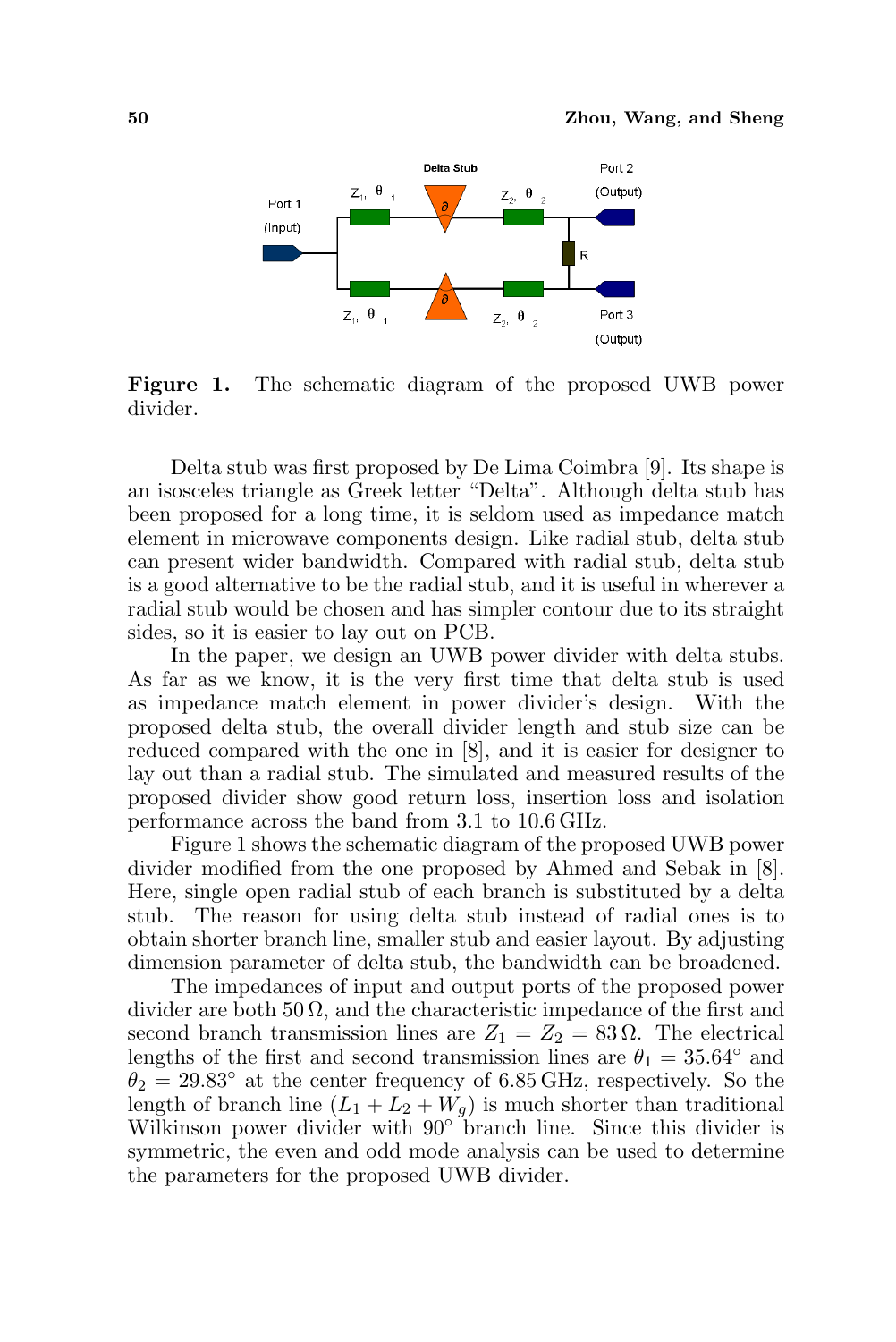

Figure 2. Geometry of the delta stub.



Figure 3. Equivalent circuit of delta stub.

Coimbra and Mauro [10] recommend modeling the delta stub by a series of n transmission line segments of length  $\delta$ . The open end of the delta stub is transferred by the equivalent line length to a short circuit at the reference plane  $T$ , shown in Fig. 2 and Fig. 3. Tapered line can be treated as a series of transmission line with different characteristic impedances. The number, n, is chosen so that each segment is  $\delta \ll \lambda_q$ in length. Each segment's characteristic impedance is calculated with the standard microstrip line equations with the exception of the final section, which includes the open end discontinuity. Widths of each transmission line are computed by

$$
W = 2n\delta \text{tg}(\partial/2) \quad n = 0, 1, \dots, x \tag{1}
$$

where  $\partial$  is vertex angle of the delta stub in Fig. 2. Thus when  $W/d \geq 1$ , it is convenient to calculate the characteristic impedance of each segment by

$$
Z_0 = \frac{120\pi}{\sqrt{\varepsilon_e} [W/d + 1.393 + 0.667 \ln(W/d + 1.444)]}
$$
(2)

$$
\varepsilon_e = \frac{\varepsilon_r + 1}{2} + \frac{\varepsilon_r - 1}{2} \frac{1}{\sqrt{1 + 12d/W}}
$$
(3)

where  $\varepsilon_r$  is the dielectric constant of PCB substrate, and  $\varepsilon_e$  is the effective dielectric constant of a microstrip line.  $d$  is the thickness of PCB substrate.

The relation between the width of the feeding line  $Wg$  and inner radius  $r_i$  of the delta stub is given by

$$
Wg = 2r_i \sin \frac{\partial}{2}
$$
 (4)

For a load impedance  $Z_L$ , input impedance of a lossless transmission line with length  $L$  and characteristic impedance of  $Z_0$  can be computed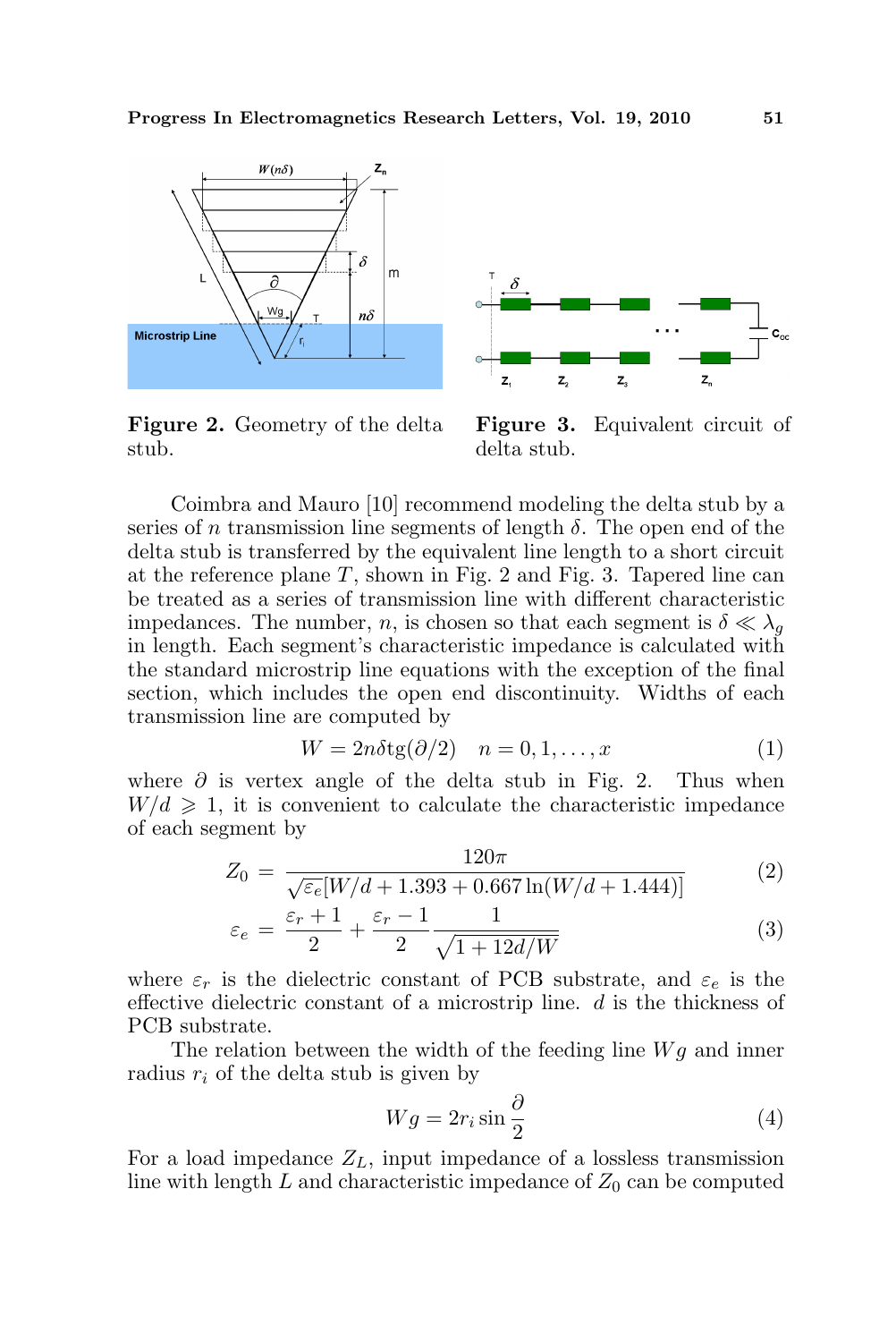by

$$
Z_{in}(l) = Z_0 \frac{Z_L + jZ_0 \text{tg}\beta l}{Z_0 + jZ_L \text{tg}\beta l} \tag{5}
$$

where  $\beta$  is the phase constant of the transmission, and  $Z_L$  is impedance of the last transmission line segment  $Z_n$ , so  $Z_L$  is

$$
Z_L = \frac{120\pi}{\sqrt{\varepsilon_e} [W_{(n\delta)}/d + 1.393 + 0.667 \ln(W_{(n\delta)}/d + 1.444)]}
$$
(6)

Since delta stub is considered as the cascaded interconnections of transmission line with equal incremental distance of  $\delta$ , the input impedance at  $m + \delta(\Delta Z = Z_{in} + dZ_{in})$  is

$$
\Delta Z = Z_0 \frac{Z_{in} + jZ_0 \text{tg}(\beta \delta)}{Z_0 + jZ_{in} \text{tg}(\beta \delta)}\tag{7}
$$

The input impedance of the delta stub can be found from the computation of the input impedance of each cascaded transmission line with incremental distance  $\delta$  successfully.

According to  $(1)$ – $(7)$  and with the help of CAD program optimization, we set the segments quantity  $n$  as 100 for calculating impedance of the delta stub, then electrical parameters for the delta stub are derived as  $W_g = 1.1$  mm,  $L = 1.71$  mm,  $r_i = 1.14$  mm and  $\alpha = 58^{\circ}$ . Those parameters of delta stub are well matched with branch lines' impedance  $Z_1$  and  $Z_2$  in order to obtain wide bandwidth. And a  $100 \Omega$  resistor is used to enhance output ports' isolation.

## 2. SIMULATION AND MEASUREMENT RESULTS

AWR EMSight simulator [11] which is a full-wave electromagnetic solver in Microwave Office 2008 is used for the simulation of UWB



Figure 4. Layout of the proposed UWB power divider.



Figure 5. Photograph of the proposed UWB power divider.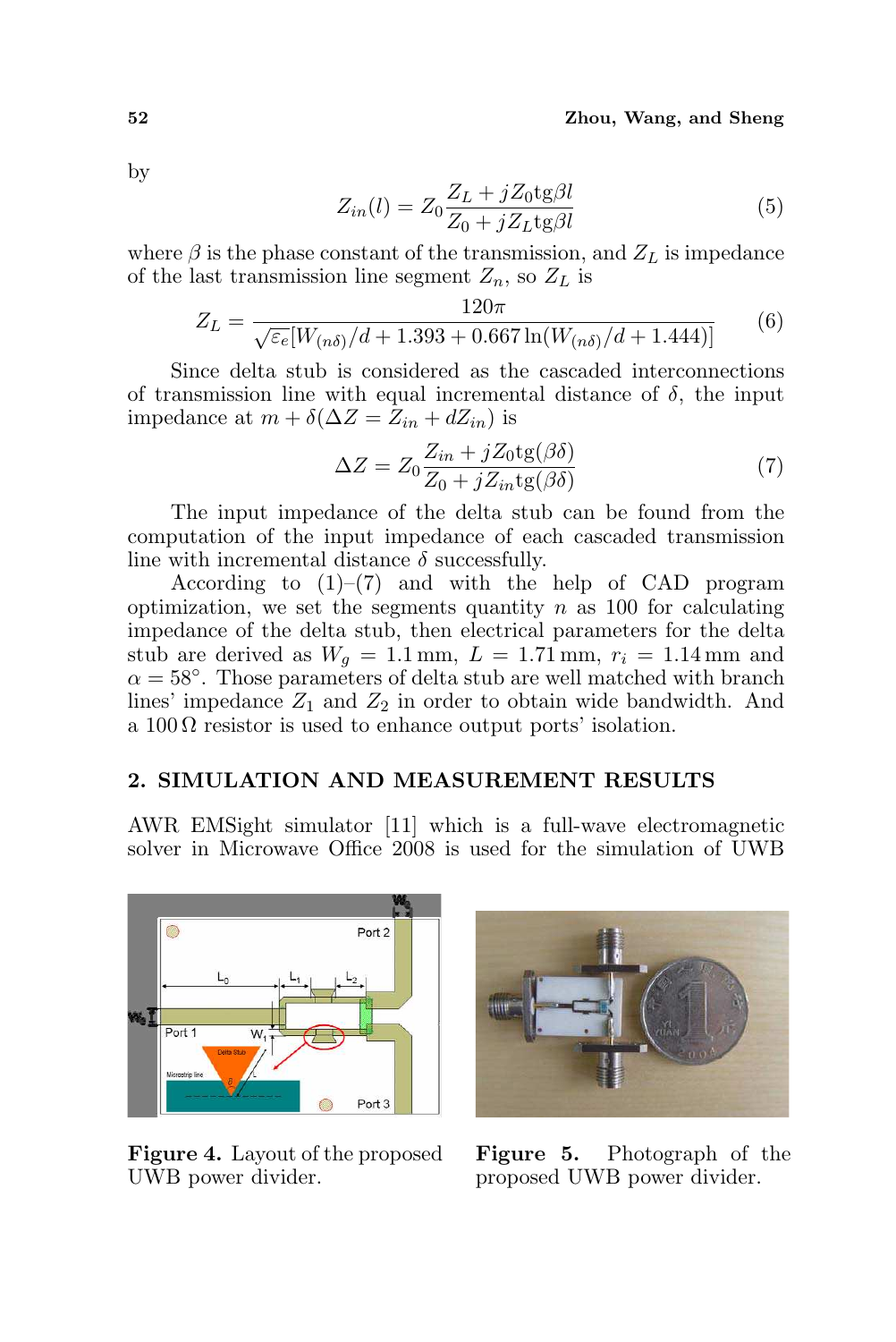power divider. To acquire a wideband in which the input return loss, output return loss and isolation between two output ports are less than the criteria of 10 dB. Many dimensions of the power divider have been simulated. By optimization with software Microwave Office 2008, we set dimension parameters of the proposed UWB power divider as:  $W_0 = 1.14$  mm,  $L_0 = 8$  mm,  $L_1 = 2.76$  mm,  $L_2 = 2.31$  mm,  $L = 1.71$  mm,  $\alpha = 58^{\circ}$  and  $R = 100 \Omega$ , shown in Fig. 4. Length of branch line and stub become shorter than the one in [8].

The proposed UWB power divider is fabricated on the RO4003C substrate with a dielectric constant of 3.38 and a thickness of 0.508 mm. Fig. 5 shows a photograph of the proposed divider, and the overall dimension of the fabricated UWB power divider circuit is only  $18 \text{ mm} \times$ 13 mm. All measured data are collected from the HP N5230A network analyzer. The simulated and measured S-parameters are presented in Fig. 6, respectively.

As shown in Fig. 6(a) and Fig. 6(b), the measured result of the insertion loss is better than 0.3 dB which indicates the proposed UWB

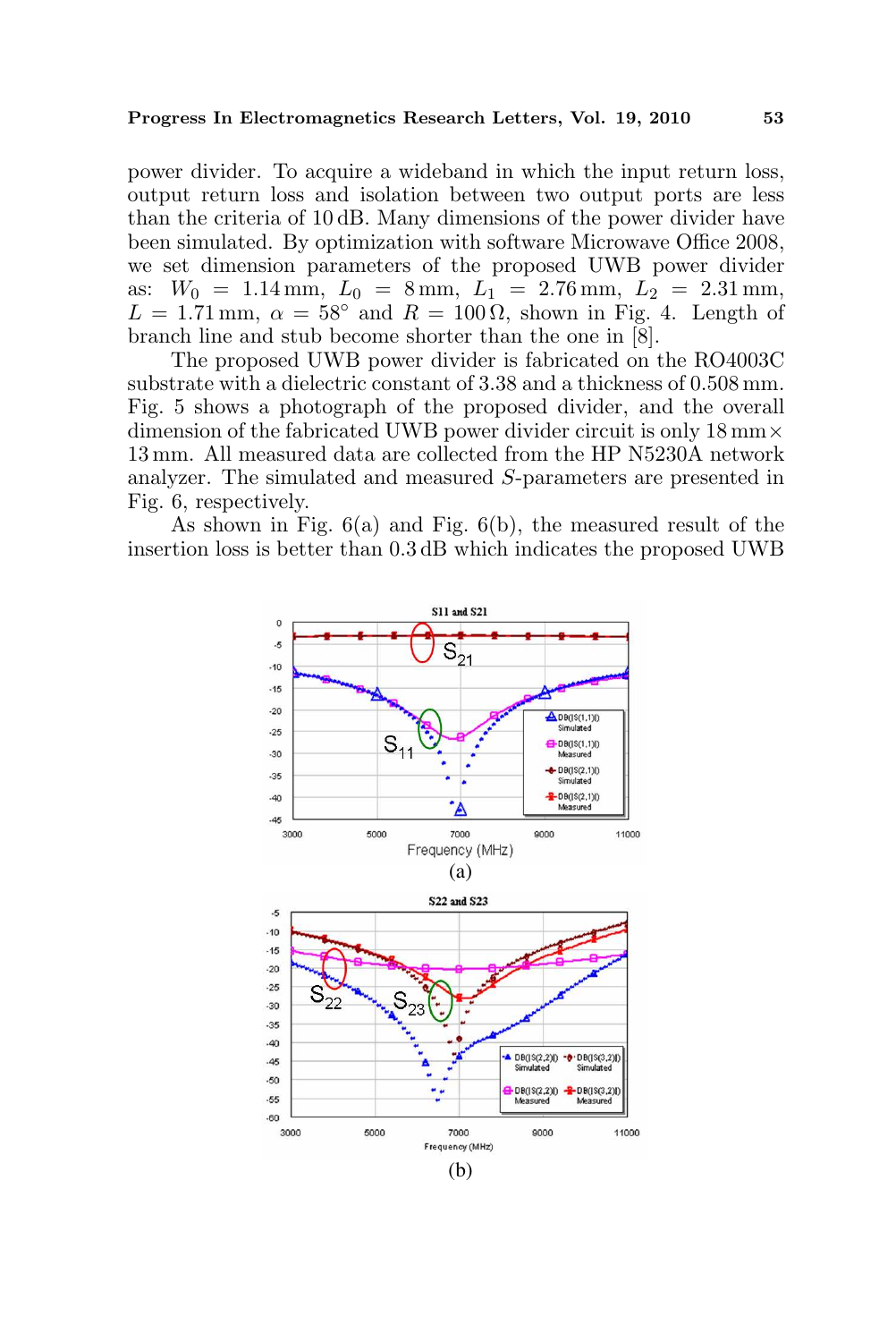

Figure 6. Simulated and measured parameters of proposed UWB power divider, (a)  $S_{11}$  and  $S_{21}$  parameters, (b)  $S_{22}$  and  $S_{23}$  parameters and (c) group delay parameter.

power divider can split an incoming signal into two parts successfully. The measured input return loss and output ports' isolation are better than −10 dB, and output return loss is better than −15 dB across the UWB range. Fig. 6(c) presents the simulated and measured group delay between the input and output ports. The group delay of the proposed UWB power divider is almost constant and less than 0.13 ns which shows good linearity within the UWB frequency range. The discrepancy between measured and simulated results of the group delay is caused by tolerance of PCB fabrication and soldering tolerance of  $100 \Omega$  and SMA connectors.

## 3. CONCLUSION

A modified UWB power divider with delta stub on each branch is proposed and implemented. Shorter branch line, smaller stub and compact size have been achieved by using delta stub. Compared with radial stub, delta stub is easier to layout due to its straight sides. Good impedance matching, power splitting and isolation performance are achieved over the UWB range shown by simulation and measurement results.

#### ACKNOWLEDGMENT

The authors would like to acknowledge the collaborative work with Nanjing Ericsson Company for PCB manufacturing.